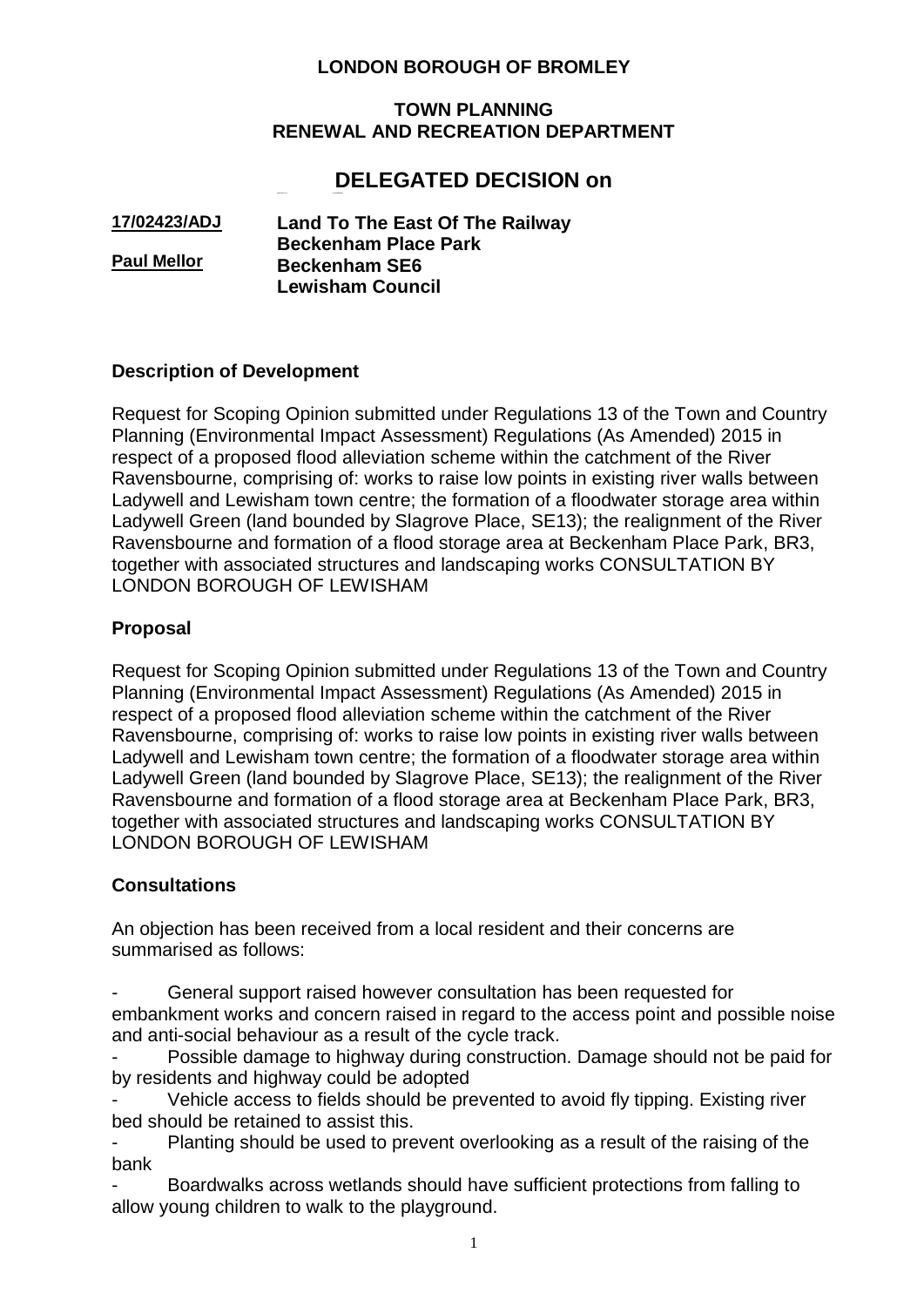Parking in nearby roads should not be negatively affected by either use or construction traffic.

Highways - no objections are raised.

Drainage - no objections raised. The effect of the scheme for Bromley should be minimal, the remodelled park will be attenuating water flowing from Bromley so as to reduce flood potential within the rest of Lewisham.

Environmental Health (Pollution) - Concern is raised regarding the location of any emergency pumping equipment as well as the times and duration of testing. If any pumps are to be associated with diesel generators then an air quality assessment may also be required. Consultation with the Environment Agency and/or other Council Officers on this matter would be required.

Parks Management - no comments received.

## **Planning Considerations**

London Plan Policy 5.12 - Flood Risk Management

The application falls to be determined in accordance with the following policies of the Unitary Development Plan:

BE1 Design of New Development T1 Transport Demands T2 Assessment of Transport Effects T3 Parking T6 Pedestrians

T7 Cyclists

T18 Road Safety

The NPPF is also a consideration.

Emerging Local Plan

The Council is preparing a Local Plan and commenced a period of consultation on its proposed submission draft of the Local Plan on November 14th 2016 which closed on December 31st 2016 (under The Town and Country Planning (Local Planning) (England) Regulations 2012 as amended). It is anticipated that submission of the draft Local Plan to the Secretary of State will occur in mid-2017. These documents are a material consideration. The weight attached to the draft policies increases as the Local Plan process advances.

Draft Policy 32 - Road Safety Draft Policy 33 - Access For All Draft Policy 37 - General Design of Development Draft Policy 115 - Reducing Flood Risk

## **Conclusions**

The application constitutes a request for a Scoping Opinion submitted to the London Borough of Lewisham in respect of the scope of the required Environmental Impact